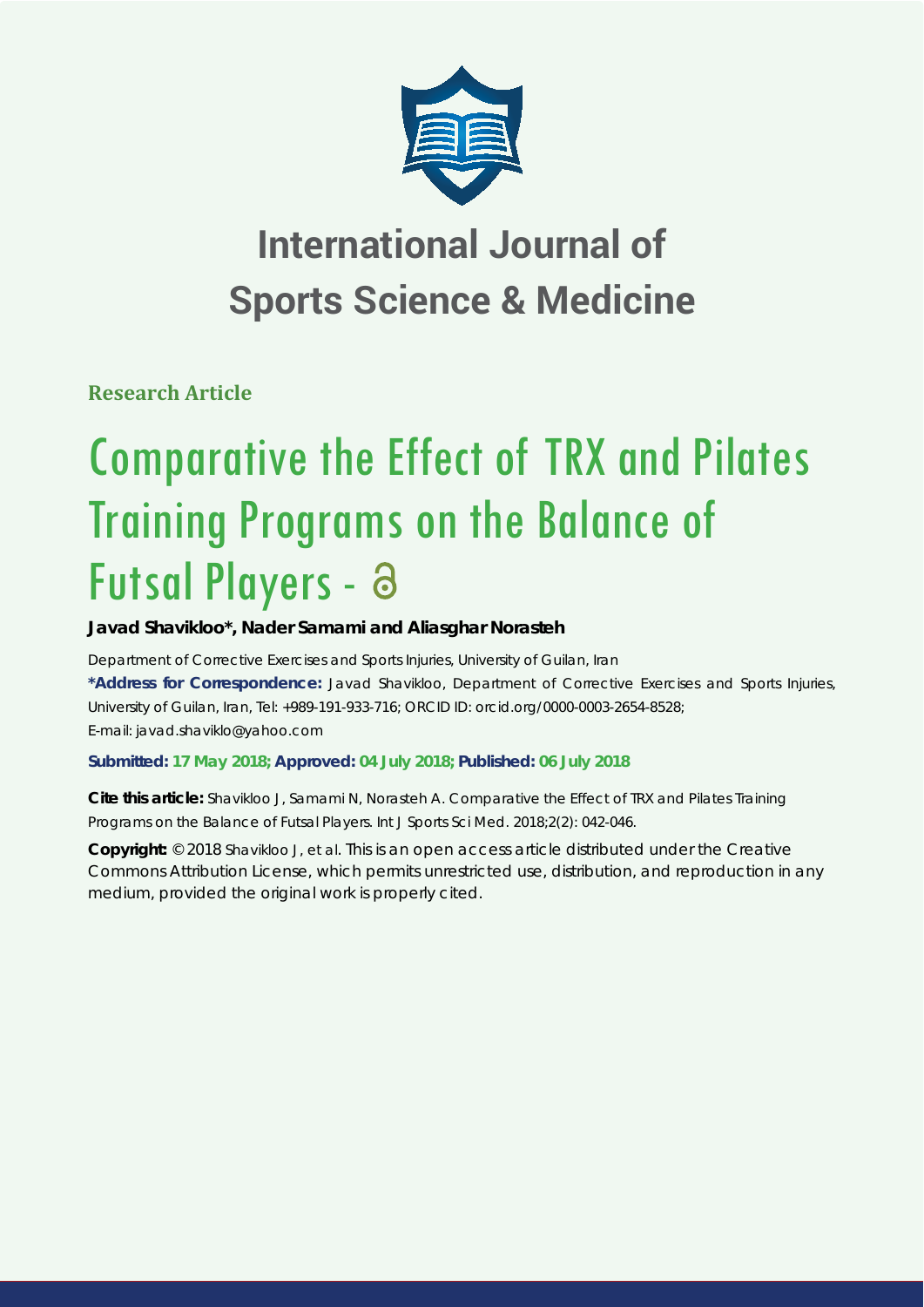### **ABSTRACT**

The balance is an integral part of many daily activities and sports skills. In Futsal, the weakness in preserving the balance predicts many of the common injuries in the lower limb. The purpose of this study was to compare the effect of TRX, and Pilates training programs on the balance of Futsal players. The present study was carried out with pre-test and post-test design, which was performed on 36 Futsal players. The statistical sample of the study was available to the Futsal players from Qazvin who, were selected randomly and divided into three groups that one group performing TRX (i.e., total body resistant exercise) training program and another group performing Pilates training and also one control group (each group was 12). The training groups performed exercises for six weeks and three sessions per week for 60 minutes. During the same period, the control group performed their routine training program during the research period (six weeks). Before and after the training programs, the dynamic balance was measured using the star excursion balance test. The statistical analysis was performed with One-Way and, Two-way Analysis of Variance and Bonferroni Post-Hoc (SPSS, version 23.0). According to the results, after performing a six-week core strength training in the TRX training group and Pilates training group, the improvement was observed in dynamic balance. Although there was no significant difference in post-test between the two intervention groups, but Pilates exercises were most effective in improving balance. As a result, it is recommended that trainers should use these exercises to improve athletic performance and balance.

**Keywords:** TRX training; Pilates training; Core strength; Postural balance; Futsal

# **INTRODUCTION**

Futsal is one of the most popular sports in most societies. All people within the community, including women, men, elderly, young and children, each with a different skill level, are interested in playing Futsal. The first reason Futsal has become so popular is that football does not require much equipment. Often times, attention is paid to tactics, techniques and increased physical fitness to improve Futsal performance in sports teams [1]. Physical performance is one of the most important factors in a Futsal game, in which the player has to decide at any given moment. When the athlete is tired, his movements are unbalanced and slow, and for this reason, his technique will be affected. A Futsal player requires a lot of explosive activities like jumping, shaking, tackling, changing direction, running fast, changing the playing area and creating strong contractions to maintain balance and control over the ball against the opponent's pressures [2]. Nowadays, there is a growing need for scientific advances in the practice of exercises, including those recently considered, to strengthen core stability in athletes. No longer, it focuses on enhancing the body's components to enhance athletic performance. However, the body is considered as an interconnected unit, which needs to be strengthened by exercises that use different components along the body as a single, integrated unit. In the same way, core stability exercises have become very popular during recent years, and have influenced various types of physical fitness programs, various sports disciplines that are very important in their performance and rehabilitation. Researchers from the core body have considered the body as the muscular box, with the abdominal muscles in the front, the muscles around the vertebral column and the gluteal muscles at the back, the diaphragm on top and the box body, the muscles of the pelvic girdle and the pelvic floor are at the bottom to the box [3]. There are 29 pairs of muscles in the box that help stabilize the spine, pelvis, and the kinematic chain during functional movements. Current evidence suggests that reducing the core stability can provide a ground for injuries, and appropriate training can reduce injuries [4]. The core section through the body as a connector, with the effective transfer of forces produced from the lower extremity to the upper limb, helps to exercise [5]. Therefore, instability in the pelvic girdle region during the running leads to a weak technique and an ineffective use of force [6]. Trunk activity is also performed prior to the lower extremity activity, which, by providing sufficient stability for the spine, provides the basis for functional movements [7]. Reducing muscle strength in the core region creates a source of instability in the development of forces on the lower extremity, which this lower instability predicts lower limb instability [5]. Probably no other section of the body is as important as the core body. Thousands of people every year need medical treatments to treat their own injuries; if they are properly trained, they will be avoided [8]. Although the benefits of core stability training have been widely reported in the prevention of athletic injury, lower-back pain and athletic performance, but research results are sometimes contradictory [8]. A weak to moderate relationship between core stability and sport performance of male college football players was observed [9]. This is whereas Okada et al. reported a significant correlation between body core stabilization and exercise performance [7]. In this regard, Sato et al. has shown that increasing the power of the core body can play an important role in improving running performance [10]. Kahle reviewed the effects of core stability exercises on the balance test in healthy young people, and the results of the study showed improvement in the dynamic balance of the participants [11]. Byrne et al. reported a positive effect of TRX exercises on abdominal musculoskeletal stability as well as pelvic muscles [12]. The study with equipment of TRX exercises showed an increase in strength, stability and specific performance in sport, especially in the fields of handball, softball, football and golf [13-15].

Considering the background of the research, the importance of examining the effect of these exercises on improving the athletic performance and preventing sports injuries, as well as the role of these exercises in the use of post-injury rehabilitation, has been somewhat proven. Therefore, the necessity of using and reviewing various types of training programs that follow core stability theories is felt. So, given the fact that the sport of Futsal has attracted a lot of enthusiasts, it is important to study the effect of these exercises on the performance of these athletes. The present study also seeks to measure the impact of two different types of core stability training programs, including TRX and Pilates exercises on the balance performance of Futsal players.

#### **METHODS**

The present study was carried out with pre-test and post-test design. The statistical population consisted of Futsal players in Qazvin. For this purpose, 47 subjects were selected, of which 7 ones were not eligible for inclusion, and 4 were not willing to cooperate, Subsequently 36 subjects were randomly divided into Pilates and TRX training groups and one control group. All subjects filled out the personal information questionnaire and the form of the injury record and were evaluated for physical health. Exit criteria were: ankle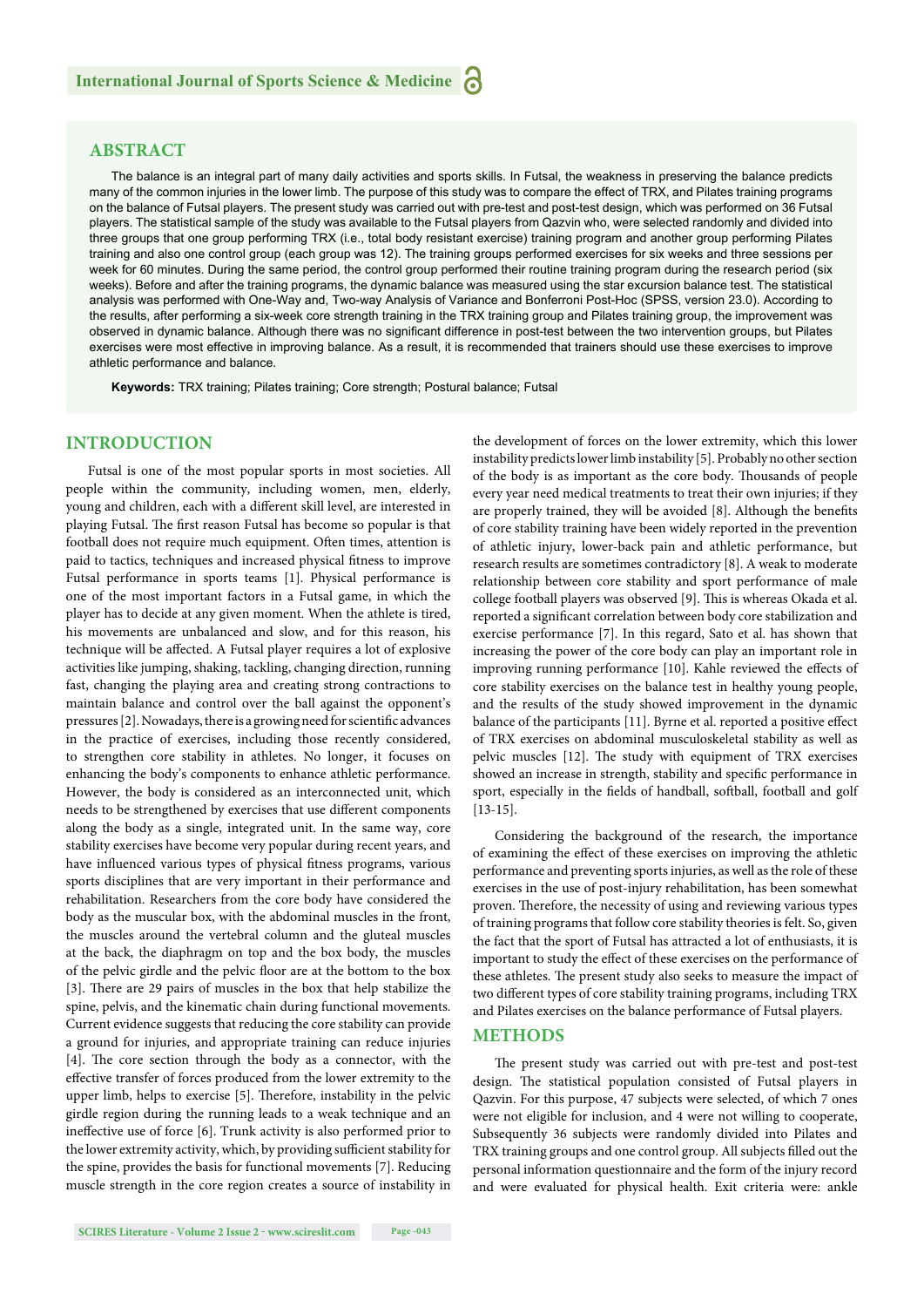# **International Journal of Sports Science & Medicine**

sprain over the past six months, knee surgery over the past year and hip surgery over the past six months, central nervous system defect, history of disease, or drug use affecting the nervous system. Visual and auditory defects, head injuries requiring the person to use medical care, lack of diversions in the spine (such as scoliosis, kyphosis) and lower extremities (such as flat feet, short one legs) [16]. A week before the start of the exercise program, weight and height measurements, body mass index and balance test were performed in all three groups. A dynamic balance test was performed before and after the exercise program. The training period included six weeks of practice. A group of Pilates exercises and another group of TRX exercises, each week consisting of three sessions and each session for 60-50 minutes. After six weeks, the test was completed at the same time. The intervention group in the TRX and Pilates training program, which included eight moves to improve the strength and endurance of the core muscle of the trunk and back, participated in 60 sessions in six weeks and three weeks [17,18]. The control group performed their normal exercises during the research period (six weeks), but the experimental group performed the planned training program. Details of the exercises are given in table 1.

#### **ETHICAL CONSIDERATIONS**

The College's Ethics Council reviewed this study for ethics. The Physical Education Department of the University of Guilan approved the study. Before starting the research, the College's Ethics Council fully evaluated the whole research process (research objectives, how measurement of variables was going to be performed, duration of the research period).

#### **Test star excursion balance**

This test is a valid and reliable instrument for quantifying the dynamic balance [19]. The SEBT involved a taped star pattern with eight excursions each at 45 degrees from each other, on an even floor surface. Due to the similarity of the Test Star Excursion Balance results from the Y balance test, we used the Y balance test [16]. Subjects placed their non-dominant foot on the middle of the star pattern, while their dominant foot reached as far as possible to each of the three excursions (anterior excursion, posteromedial excursion, poster lateral excursion) while maintaining a single leg stance while reaching with the opposite leg to touch as far as possible along a chosen excursion. They touched the farthest point possible, and as light as possible, along a chosen excursion with the most distal part of their reach foot. Subjects were then instructed to return to a bilateral stance while maintaining their balance. A practice session of six times in each excursion followed by a one-minute rest and subsequently the measured average of three trials for each excursion was recorded as the subject's dynamic balance scores (Figure 1).

#### **Training program**

Participants in the TRX, and Pilates training program, which included eight moves to improve the strength and endurance of the core muscle of the trunk and back, participated in six sessions and three sessions for 60 minutes each  $[17,18]$ . The control group performed their routine exercises during the research period (six weeks), and according to the training program presented in table 1, both intervention groups received the same intensity and volume of exercise. The TRX training on sling and Pilates training on Swiss ball and unstable surface performed. The balance function measurements were performed in both groups, one week ago (pre-test) and one week later (post-test) from the TRX, and Pilates exercise period. In this study, Shaipiro-Wilk's statistical test was used to evaluate the normality of the data and then to determine the difference between the three groups of two-way ANOVA and Bonferron's post-hoc test. All statistical tests were performed using SPSS version 23.

#### **RESULTS**

The descriptive variations of the research samples, including height, weight, age, body mass index by groups are presented in Table 3. Three groups were homogeneous for anthropometrical variables such as height, age, weight and BMI, and did not differ significantly. Table 2 shows Mean and Standard Deviation of the general characteristics of subjects in training and control groups.

In order to compare the mean dynamic balance test scores in the three groups, two-way Anova was used and the results were presented in table 3.

As shown in table 4, the Bonferroni post-hoc test was used to assess the intra-group differences in the balance test scores. The results indicated a significant difference was found between pretest and posttest of dynamic balance for training groups ( $P \le 0.05$ ) which was not significant in the control group  $(P > 0.05)$  (Table 4).

Table 5, showed that no significant difference for pre-test all excursions of Y balance test between three groups (*P* > 0.05). On the contrary, significant differences were found for post-test of Y balance control group with the TRX group in anterior excursion ( $p = 0.003$ ), and the control group with the Pilates group ( $p = 0.001$ ), but there was no significant difference between the TRX and Pilates groups (p  $= 0.252$ ). Also significant difference was found between the control group with the TRX group in the posteromedial excursion ( $p = 0.033$ ), and the control group with the Pilates group ( $p = 0.001$ ), but between the TRX and Pilates training, groups were not significantly different ( $p = 1.000$ ). There was a significant difference between control group with the TRX group in the posterior lateral excursion ( $p = 0.006$ ), and the control group with the Pilates group ( $p = 0.001$ ), as well as between the TRX and Pilates was significantly different ( $p = 0.011$ ). A significant difference was found between the control group with the

| Table 1: Training Program for TRX, and Pilates intervention groups. |                                                                                                       |                                                                        |                                                                                                       |                                                                                                       |  |  |  |
|---------------------------------------------------------------------|-------------------------------------------------------------------------------------------------------|------------------------------------------------------------------------|-------------------------------------------------------------------------------------------------------|-------------------------------------------------------------------------------------------------------|--|--|--|
|                                                                     | Saturday                                                                                              |                                                                        | <b>Monday</b>                                                                                         | Wednesday                                                                                             |  |  |  |
| Warm-up                                                             | <b>Running 10min</b>                                                                                  |                                                                        | <b>Running 10min</b>                                                                                  | <b>Running 10min</b>                                                                                  |  |  |  |
| <b>Exercise Type</b>                                                | Pike, Crunch (on hands), mountain climber,<br>Oblique Crunch, Lunge, Plank, Hamstring<br>Cruel, Squat |                                                                        | Pike, Crunch (on hands), mountain climber,<br>Oblique Crunch, Lunge, Plank, Hamstring Cruel,<br>Squat | Pike, Crunch (on hands), mountain climber,<br>Oblique Crunch, Lunge, Plank, Hamstring<br>Cruel, Squat |  |  |  |
|                                                                     | 1 Wks                                                                                                 | 2sets, 9reps, 2sets, 9sec 30sec rest (exercise), 2-3min rest (set)     |                                                                                                       |                                                                                                       |  |  |  |
|                                                                     | 2 Wks                                                                                                 |                                                                        | 2sets, 9reps, 2sets, 9sec 30sec rest (exercise), 2-3min rest (set)                                    |                                                                                                       |  |  |  |
| <b>Exercise</b><br>Method                                           | 3 Wks                                                                                                 |                                                                        | 2sets, 12reps, 2sets, 12sec 30sec rest (exercise), 2-3min rest (set)                                  |                                                                                                       |  |  |  |
|                                                                     | 4 Wks                                                                                                 | 2sets, 15reps, 2sets, 15sec 30sec rest (exercise), 2-3min rest (set)   |                                                                                                       |                                                                                                       |  |  |  |
|                                                                     | 5 Wks                                                                                                 | 3sets, 15 reps, 3sets, 15sec 30sec rest (exercise), 2-3 min rest (set) |                                                                                                       |                                                                                                       |  |  |  |
|                                                                     | 6 Wks                                                                                                 | 2sets, 9reps, 2sets, 9sec 30sec rest (exercise), 2-3min rest (set)     |                                                                                                       |                                                                                                       |  |  |  |
| Cool-down                                                           |                                                                                                       | Stretching 15min                                                       |                                                                                                       |                                                                                                       |  |  |  |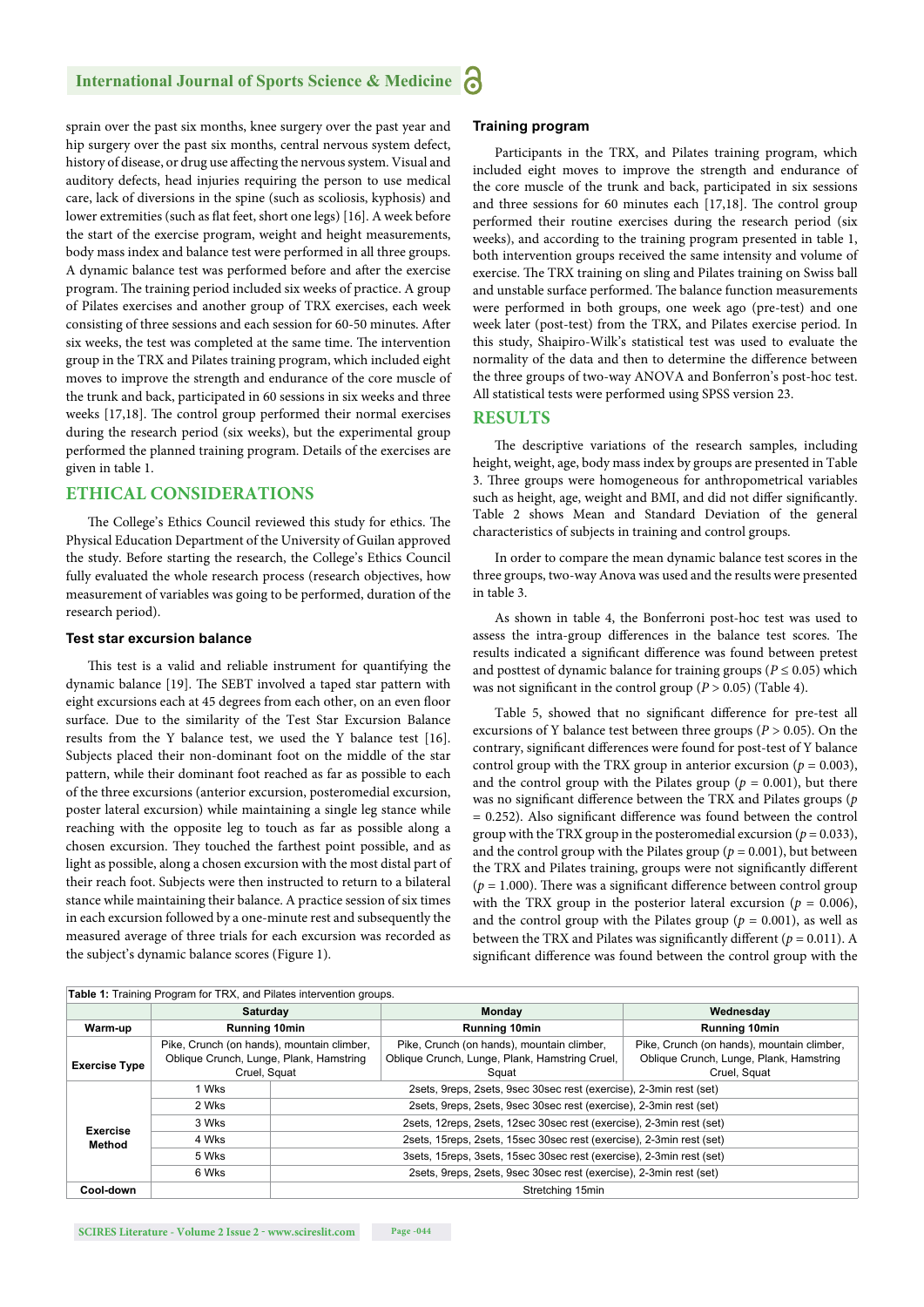# **International Journal of Sports Science & Medicine**

TRX in the total dynamic balance  $(p = 0.003)$  and the control group with the Pilates group ( $p = 0.001$ ), but between the TRX, and Pilates no significant difference ( $p = 0.252$ ) was observed.

#### **DISCUSSION**

The purpose of this study was to assess the effect of six weeks of TRX and Pilates exercises on the balance functions of Futsal players in Qazvin. The findings showed that there was no significant difference between the two experimental groups and the control group in the Y-test in the pre-test. However, in the post-test, the two experimental groups showed better performance than the control group and there was a significant difference in the anterior, posteromedial, Poster lateral and total dynamic balance excursion of the general dynamic balance. Also, although the difference between the results of the star balance test between the two groups of TRX, and Pilates was not statistically significant, the results showed that the Pilates group recorded better scores for the star balance than the TRX group. These results are also consistent with the findings of previous studies, Okada et al. (2011), Sato et al. (2009), Kahle (2009) and Byrne et al.



**Figure 1:** Subject performing Y excursion balance test.

| ulice giuups.                            |                |           |        |           |       |       |
|------------------------------------------|----------------|-----------|--------|-----------|-------|-------|
| Variable                                 | Group          | <b>No</b> | Mean   | <b>SD</b> | F     | р     |
|                                          | Control        | 12        | 22.40  | 1.34      |       |       |
| Age                                      | TRX<br>Pilates | 12        | 21.80  | 2.44      | 1.111 | 0.344 |
|                                          |                | 12        | 23.10  | 1.91      |       |       |
|                                          | Control        | 12        | 174.90 | 4.30      |       |       |
| Height                                   | <b>TRX</b>     | 12        | 173.90 | 4.04      | 1.037 | 0.368 |
|                                          | <b>Pilates</b> | 12        | 172.40 | 3.30      |       |       |
|                                          | Control        | 12        | 65.80  | 6.66      |       |       |
| Weight                                   | TRX<br>Pilates | 12        | 66.40  | 4.67      | 0.309 | 0.737 |
|                                          |                | 12        | 67.80  | 6.01      |       |       |
|                                          | Control        | 12        | 21.12  | 2.18      |       |       |
| <b>BMI</b>                               | <b>TRX</b>     | 12        | 21.35  | 1.55      | 0.175 | 0.840 |
|                                          | Pilates        | 12        | 21.63  | 1.99      |       |       |
| $^{\circ}$ Cianificance level is $D < 0$ |                |           |        |           |       |       |

**Table 2:** One-way Anova to compare anthropometrical variables between in three groups**.**

Significance level is *P* ≤ 0.05.

| <b>Table 3:</b> The results of two-way Anova for mean scores of the Y balance test. |        |             |        |                 |           |  |
|-------------------------------------------------------------------------------------|--------|-------------|--------|-----------------|-----------|--|
| Excursion                                                                           | Source | Mean square | F      | P               | Eta quare |  |
| Anterior                                                                            | Group  | 276.368     | 18.625 | $0.000^{\circ}$ | 0.408     |  |
|                                                                                     | Time   | 329.098     | 22.925 | 0.000           | 0.298     |  |
| Posteromedial                                                                       | Group  | 306.573     | 8.390  | 0.001           | 0.237     |  |
|                                                                                     | Time   | 462.204     | 12.649 | 0.001           | 0.190     |  |
| Poster lateral                                                                      | Group  | 444.642     | 8.256  | 0.001           | 0.234     |  |
|                                                                                     | Time   | 671.475     | 12.468 | 0.001           | 0.188     |  |
| <b>Total dynamic</b>                                                                | Group  | 480.463     | 16.990 | 0.000           | 0.386     |  |
| balance                                                                             | Time   | 481.565     | 17.028 | 0.000           | 0.240     |  |
| Significance level is $P \le 0$ . 05.                                               |        |             |        |                 |           |  |

**SCIRES Literature - Volume 2 Issue 2 - www.scireslit.com Page -045**

**Table 4**: The results of Bonferroni post-hoc test for intra-group comparisons of the Y balance test.

| Excursion                             | Groups     | Mean difference | $\mathsf{P}$ |  |  |
|---------------------------------------|------------|-----------------|--------------|--|--|
|                                       | Control    | 0.582           | 1.000        |  |  |
| <b>Anterior</b>                       | <b>TRX</b> | 5.537           | $0.028^{*}$  |  |  |
|                                       | Pilates    | 7.933           | 0.001        |  |  |
|                                       | Control    | 1.749           | 1.000        |  |  |
| Posteromedial                         | <b>TRX</b> | 9.570           | 0.012        |  |  |
|                                       | Pilates    | 8.832           | 0.028        |  |  |
|                                       | Control    | 0.227           | 1.000        |  |  |
| Poster lateral                        | <b>TRX</b> | 10.119          | 0.048        |  |  |
|                                       | Pilates    | 10.180          | 0.046        |  |  |
|                                       | Control    | 1.071           | 1.000        |  |  |
| <b>Total dynamic</b><br>balance       | <b>TRX</b> | 8.175           | 0.017        |  |  |
|                                       | Pilates    | 9.894           | 0.002        |  |  |
| Significance level is $P \le 0$ . 05. |            |                 |              |  |  |

**Table 5: The results of Bonferroni post hoc test for the comparison of the Y balance test**

| Excursion            | Time | Group             | <b>Mean Difference</b> | $\boldsymbol{p}$  |
|----------------------|------|-------------------|------------------------|-------------------|
|                      |      | Control & TRX     | 1.831                  | 1.000             |
|                      | Pre  | Control & Pilates | 3.598                  | 0.575             |
|                      |      | Pilates & TRX     | 1.785                  | 1.000             |
| <b>Anterior</b>      |      | Control & TRX     | 6.768                  | 0.003             |
|                      | Pos  | Control & Pilates | 10.949                 | 0.001'            |
|                      |      | Pilates & TRX     | 4.181                  | 0.252             |
|                      |      | Control & TRX     | 2.626                  | 1.000             |
|                      | Pre  | Control & Pilates | 2.478                  | 1.000             |
| Posteromedial        |      | Pilates & TRX     | 5.104                  | 0.966             |
|                      |      | Control & TRX     | 8.693                  | 0.033             |
|                      | Pos  | Control & Pilates | 13.059                 | 0.001             |
|                      |      | Pilates & TRX     | 4.366                  | 1.000             |
|                      |      | Control & TRX     | 2.099                  | 1.000             |
|                      | Pre  | Control & Pilates | 3.632                  | 1.000             |
|                      |      | Pilates & TRX     | 1.533                  | 1.000             |
| Poster lateral       |      | Control & TRX     | 12.445                 | 0.006             |
|                      | Pos  | Control & Pilates | 14.039                 | 0.001             |
|                      |      | Pilates & TRX     | 11.713                 | 0.011             |
|                      |      | Control & TRX     | 1.813                  | 1.000             |
|                      | Pre  | Control & Pilates | 3.598                  | 0.575             |
| <b>Total dynamic</b> |      | Pilates & TRX     | 1.785                  | 1.000             |
| balance              |      | Control & TRX     | 6.768                  | 0.003             |
|                      | Pos  | Control & Pilates | 10.949                 | $0.001^{\degree}$ |
|                      |      | Pilates & TRX     | 4.181                  | 0.252             |

 $(2014)$ , all of which reported improvement in balance after applying different programs for central body exercises. They were aligned and the probable cause of this improvement in maintaining balance can be seen as a result of improvement in strength and endurance of the core body region. The findings of the present study are not consistent with the results of research by Nesser et al. (2008), which indicate that core stability exercises do not improve athletic performance or have little effect on the performance of athletes. The probable cause of this difference in results can be the difference in the type and intensity of the training program. When there is instability in the vertebral column, motion has occurred incorrectly, the motor pattern of neuromuscular coordination decreases and the risk of injury to the spinal column increases [20]. Therefore, facilitating the